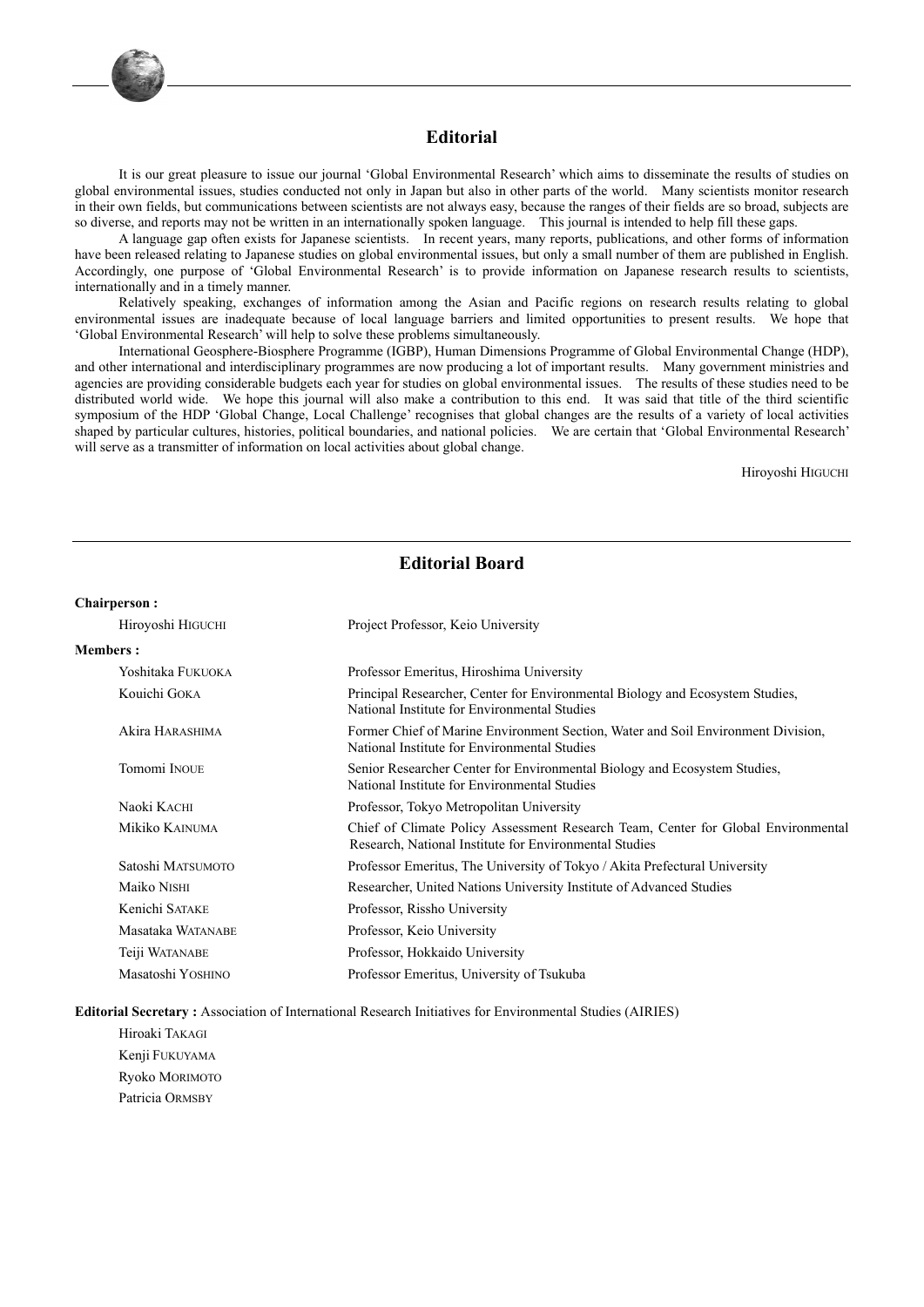# **Global Environmental Research**

Vol. 16 No. 1/2012



Studies on the Recent Glacial Fluctuations, Glacial Lakes and Glacial Lake Outburst Floods in South Asian Mountains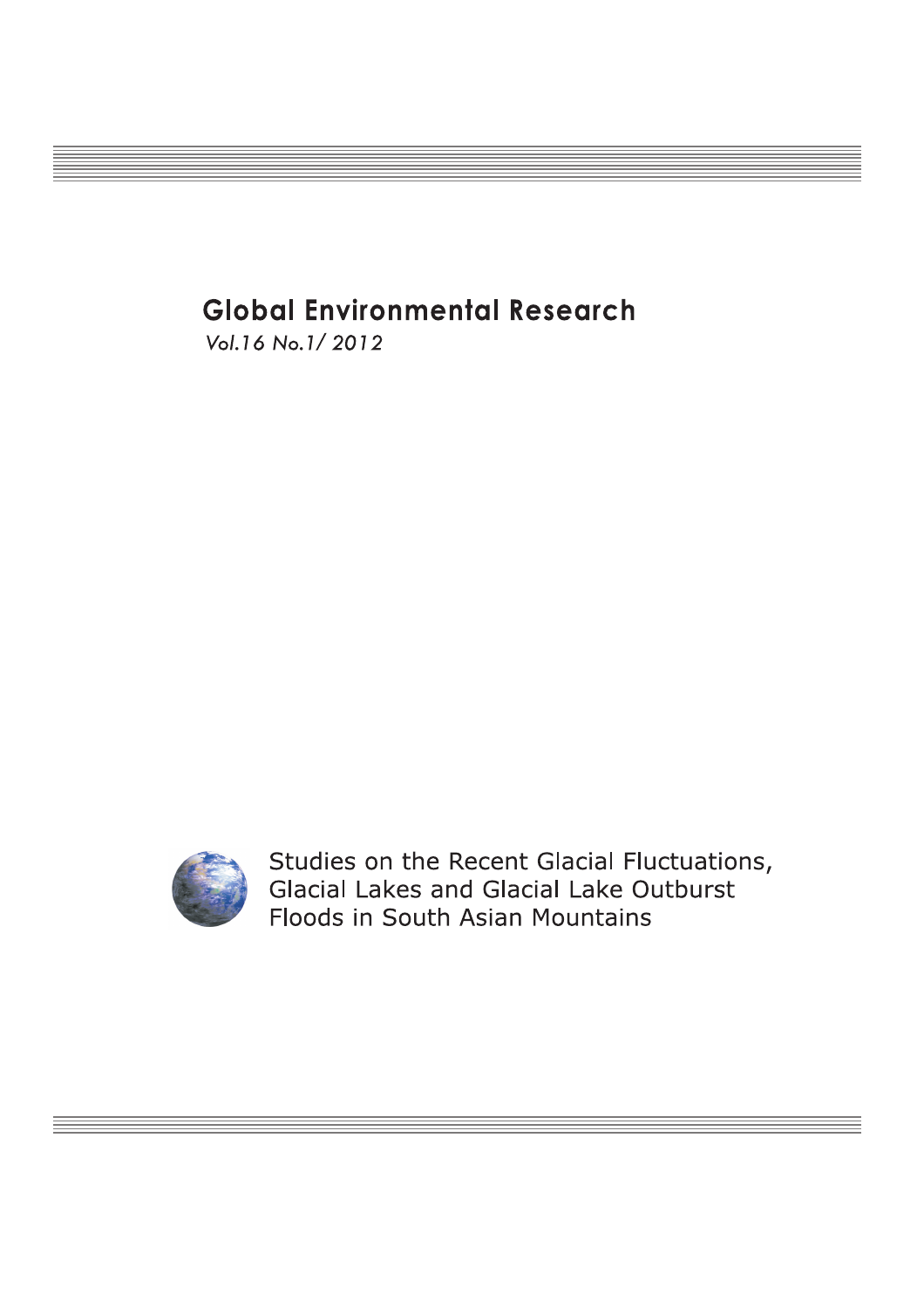## **CONTENTS**

# Studies on the Recent Glacial Fluctuations, Glacial Lakes and Glacial Lake Outburst Floods in South Asian Mountains

| $\mathbf{1}$ |                                                                                                     |
|--------------|-----------------------------------------------------------------------------------------------------|
| 3            | Outline of Research Project on Glacial Lake Outburst Floods in                                      |
|              |                                                                                                     |
|              | Jinro UKITA, Takeo TADONO and Toru KOIKE                                                            |
| 13           | Recent Glacier Shrinkages in the Lunana Region, Bhutan Himalayas                                    |
|              | Nozomu NAITO, Ryohei SUZUKI, Jiro KOMORI, Yoshihiro MATSUDA, Satoru YAMAGUCHI,                      |
|              | Takanobu SAWAGAKI, Phuntsho TSHERING and Kharka Singh GHALLEY                                       |
| 23           | Glacial Lakes in the Himalayas: A Review on Formation and Expansion Processes  Akiko SAKAI          |
| 31           | Development and Validation of New Glacial Lake Inventory in the Bhutan Himalayas                    |
|              |                                                                                                     |
|              | Tsutomu YAMANOKUCHi, Jinro UKITA, Nobuhiro TOMIYAMA and Hironori YABUKI                             |
| 41           | Scenario Analysis on Risks of Glacial Lake Outburst Floods on                                       |
|              |                                                                                                     |
| 51           | Study on Applicability of Electric Sounding for Interpretation of the Internal Structure of         |
|              |                                                                                                     |
| 59           | Glacial Lake Outburst Events in the Bhutan Himalayas                                                |
|              |                                                                                                     |
| 71           | Erosion and Sedimentation Caused by Glacial Lake Outburst Floods                                    |
|              |                                                                                                     |
| 77           | A Social Survey for GLOF Disaster Mitigation in Bhutan                                              |
|              |                                                                                                     |
| 83           | Changes in Surface Morphology and Glacial Lake Development of                                       |
|              | Chamlang South Glacier in the Eastern Nepal Himalaya since 1964                                     |
|              |                                                                                                     |
| 95           | Variation in Suspended Sediment Concentration of Supraglacial Lakes on                              |
|              | Debris-covered Area of the Lirung Glacier in the Nepal Himalayas                                    |
|              | ···················· Nozomu TAKEUCHI, Akiko SAKAI, Shiro KOHSHIMA, Koji FUJITA and Masayoshi NAKAWO |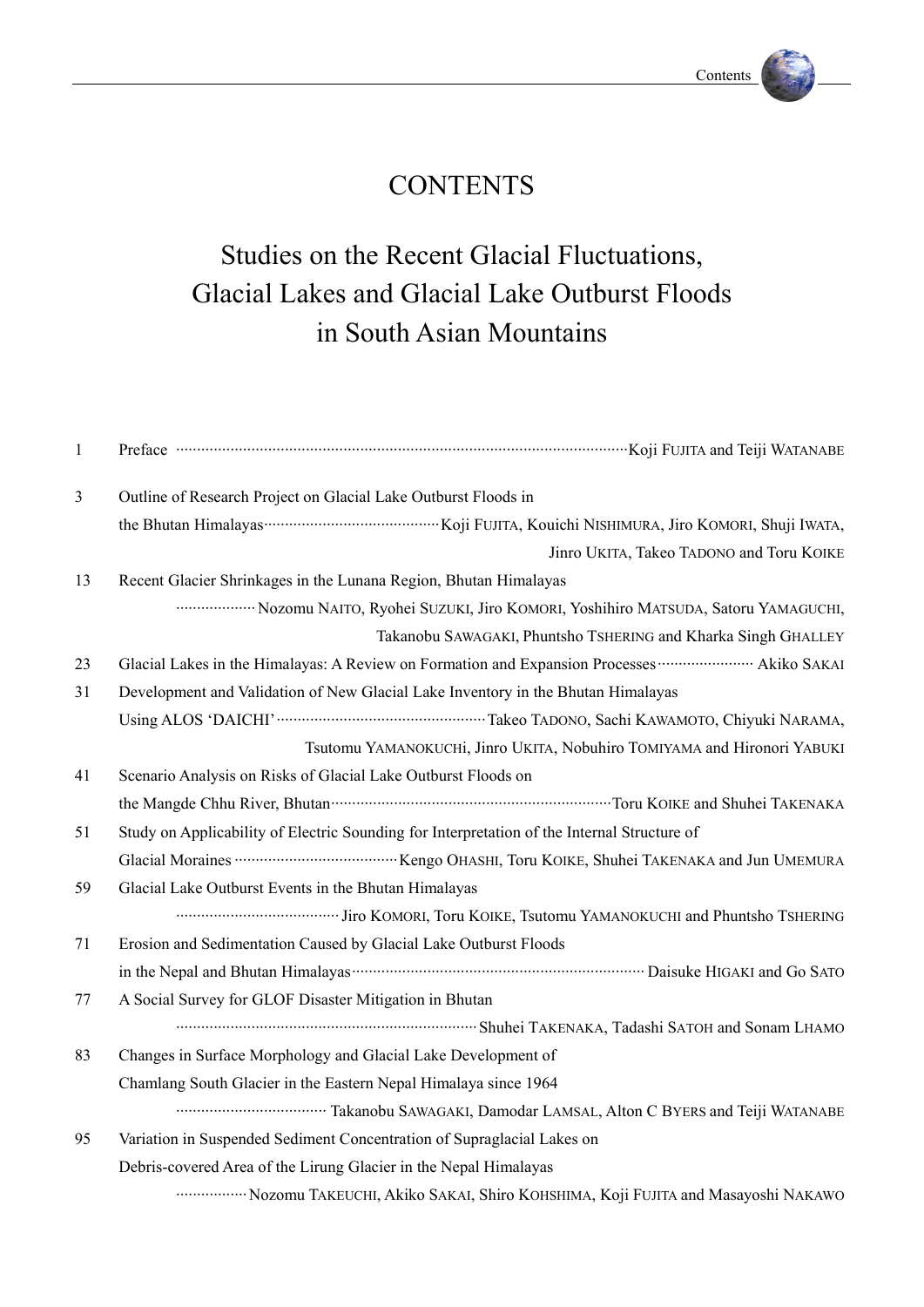

## **Contributed Paper**

105 Recent Forest and Peat Fire Trends in Indonesia The Latest Decade by MODIS Hotspot Data ··························· Nina YULIANTI, Hiroshi HAYASAKA and Aswin USUP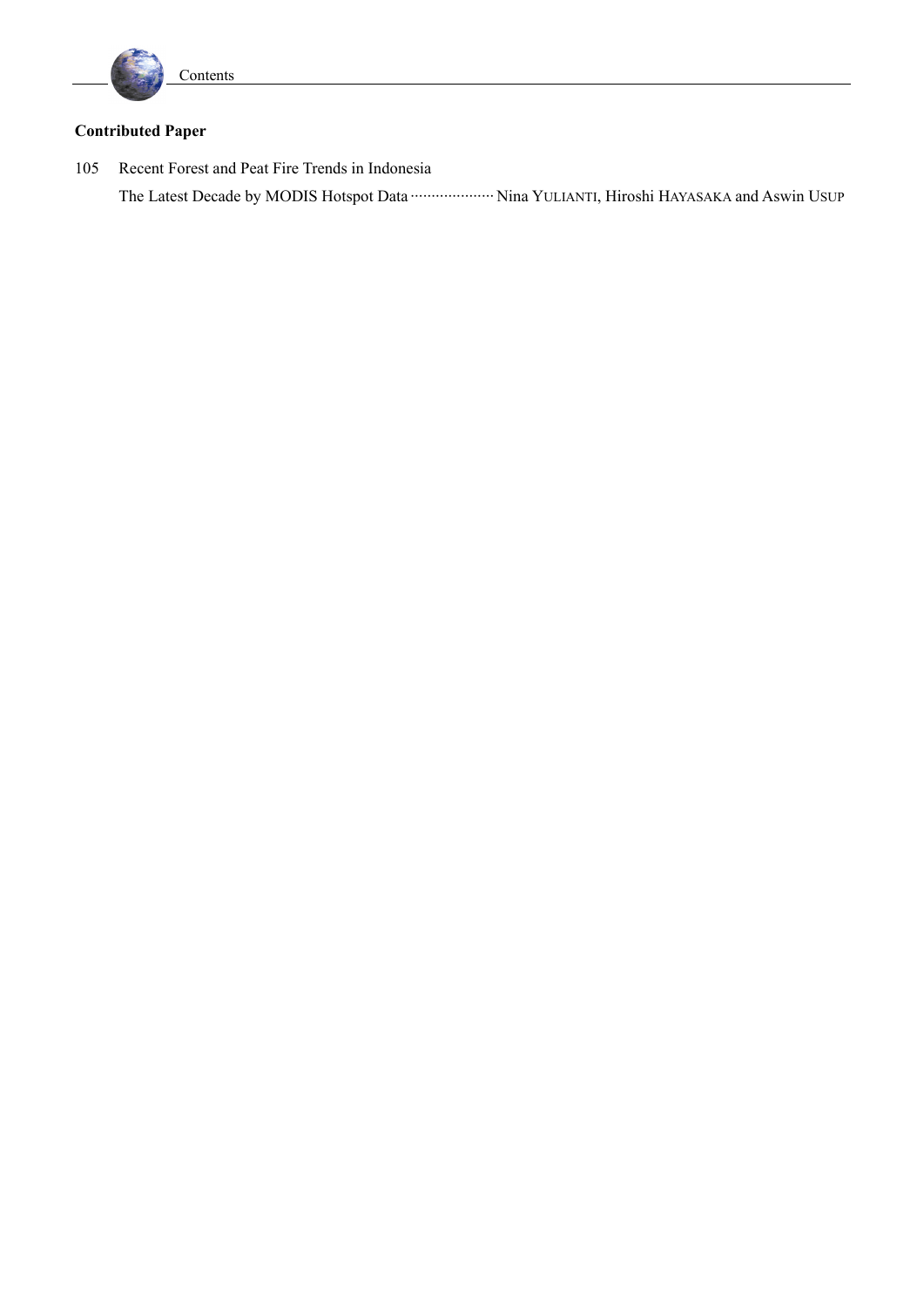## Preface

Recent controversy regarding changes in Himalayan glaciers, triggered by an erroneous statement in the Intergovernmental Panel on Climate Change (IPCC) Fourth Assessment Report (IPCC, 2007), has highlighted major gaps in knowledge of the present and future behavior of Himalayan glaciers and in understanding of the underlying processes. The description in the IPCC's report referred to poorly substantiated estimates of the rates of recession and dates of disappearance of Himalayan glaciers. Meanwhile, views on changes in Himalayan glaciers by many researchers, including Japanese, have differed (*e.g*., Asahi, 2001; Waragai, 2010). It is well known that the 'IPCC statement on the melting of Himalayan glaciers' was released on 20 January 2010 (IPCC, 2010), in which IPCC had to correct its previous statement.

In addition, glacier changes not only imply change in water availability but also altered risks due to glacial hazards, not the least of which are glacial lake outburst floods (GLOFs). GLOFs are recognized worldwide, and in fact are considered a major natural hazard in the Himalayas. GLOFs have been studied in the Nepal Himalaya at least since the 1980s (Fushimi *et al*., 1985; Ives, 1986; Vuichard & Zimmermann, 1987), and the Imja Glacier Lake, one of the most heavily studied glacial lakes in Nepal, was first systematically examined in 1988 (Hammond, 1988). Nevertheless, research and mitigation measures have been limited, even in Nepal, mainly due to the high altitudes involved and difficult accessibility.

Much literature on glacier changes, glacial lakes, GLOFs and resultant phenomena has been published in South Asia, especially in the Nepal Himalaya. Such studies have greatly advanced in the last decade. However, there still exist regional imbalances in terms of the amount of knowledge of these phenomena. This special issue carries state-of-the-knowledge studies led by Japanese scientists, focusing mostly on the state of glaciers in the Bhutan Himalaya, which has been poorly understood.

GLOFs are a great concern not only to researchers but also to local communities. Knowledge of GLOFs is delivered to the local residents mostly through mass media and rumors, often resulting in unnecessary threats. In this regard, conducting research alone with no follow-up may not be appreciated; mitigating actions and dialogues with local residents together with research activities are important components of a well balanced approach. One project in Bhutan by the Japan International Cooperation Agency (JICA) and Japan Science and Technology Agency (JST) is providing a good example of bridging the gap between research and mitigation/dialogues with local residents on GLOF issues. In addition to promoting natural sciences, the GLOF project in Bhutan involves training of local experts, technology transfer, and a proposal for an early warning system.

Ten years have passed since the UN's International Year of Mountains (IYM), and we can find increasing necessity for projects combining research itself with feedback mechanisms to the local communities. We do hope that this special issue, a contribution to the IYM Plus 10 by the Japanese science community, will lead to further development and promotion of research and action projects in mountain areas worldwide.

Koji FUJITA and Teiji WATANABE

#### **Note**

Spellings of place names adopted in this issue vary among the papers, because they differ among different maps and information sources.